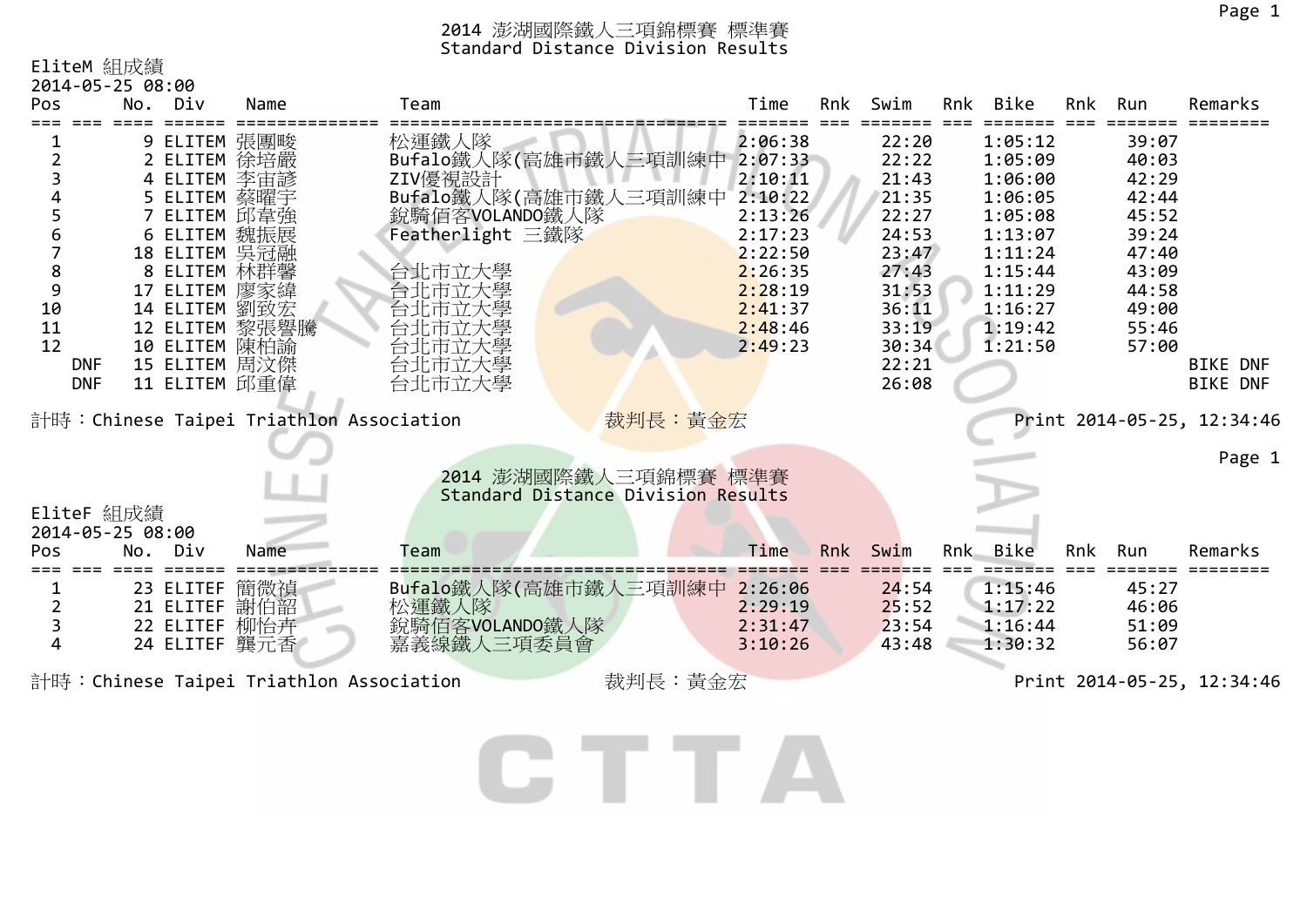| F35 組成績                  | 2014-05-25 08:00                               |                                 |                                                   |                                                            |     |                                           |     |                                                     |     |                                                 |                            |
|--------------------------|------------------------------------------------|---------------------------------|---------------------------------------------------|------------------------------------------------------------|-----|-------------------------------------------|-----|-----------------------------------------------------|-----|-------------------------------------------------|----------------------------|
| Pos                      | No. Div                                        | Name                            | Team                                              | Time                                                       | Rnk | Swim                                      |     | Rnk Bike                                            | Rnk | Run                                             | Remarks                    |
|                          | 31 F35                                         | 吳玉霞                             | 城呆堡隊                                              | 3:42:36                                                    |     | 43:43                                     |     | 1:44:54                                             |     | 1:14:00                                         |                            |
|                          |                                                |                                 | 計時: Chinese Taipei Triathlon Association          | 裁判長:黃金宏                                                    |     |                                           |     |                                                     |     |                                                 | Print 2014-05-25, 12:34:46 |
| F16 組成績                  |                                                |                                 |                                                   | 2014 澎湖國際鐵人三項錦標賽 標準賽<br>Standard Distance Division Results |     |                                           |     |                                                     |     |                                                 | Page 1                     |
| Pos.                     | 2014-05-25 08:00<br>No. Div                    | Name                            | Team                                              | Time                                                       | Rnk | Swim                                      | Rnk | Bike                                                | Rnk | Run                                             | Remarks                    |
| 2<br>$\overline{3}$<br>5 | 28 F16<br>29 F16<br>26 F16<br>30 F16<br>27 F16 | 詹涵旬<br>詹涵糸<br>孫培瑀<br>王麗雅<br>林昱綺 | 高市瑞祥高中<br>高市瑞祥高中<br>Bufalo鐵人隊(高雄市鐵人三項訓練中<br>松運鐵人隊 | 2:59:08<br>3:02:48<br>3:08:42<br>3:44:29<br>3:47:07        |     | 31:58<br>35:15<br>28:23<br>42:16<br>33:01 |     | 1:29:15<br>1:29:49<br>1:29:05<br>1:46:14<br>1:46:45 |     | 57:56<br>57:45<br>1:11:15<br>1:16:01<br>1:27:22 |                            |
|                          |                                                |                                 | 計時:Chinese Taipei Triathlon Association           | 裁判長:黃金宏                                                    |     |                                           |     |                                                     |     |                                                 | Print 2014-05-25, 12:34:46 |
|                          |                                                |                                 |                                                   | 2014 澎湖國際鐵人三項錦標賽 標準賽<br>Standard Distance Division Results |     |                                           |     |                                                     |     |                                                 | Page 1                     |
| M65 組成績<br><b>Pos</b>    | 2014-05-25 08:00<br>No. Div                    | Name                            | Team                                              | Time                                                       | Rnk | Swim                                      | Rnk | Bike                                                | Rnk | Run                                             | Remarks                    |
| 1                        | 201 M65                                        | 李澄泉                             | 苗栗縣鐵人三項協會                                         | 3:35:29                                                    |     | 42:52                                     |     | 1:37:17                                             |     | 1:15:21                                         |                            |
|                          |                                                |                                 | 計時:Chinese Taipei Triathlon Association           | 裁判長:黃金宏                                                    |     |                                           |     |                                                     |     |                                                 | Print 2014-05-25, 12:34:46 |

CTTA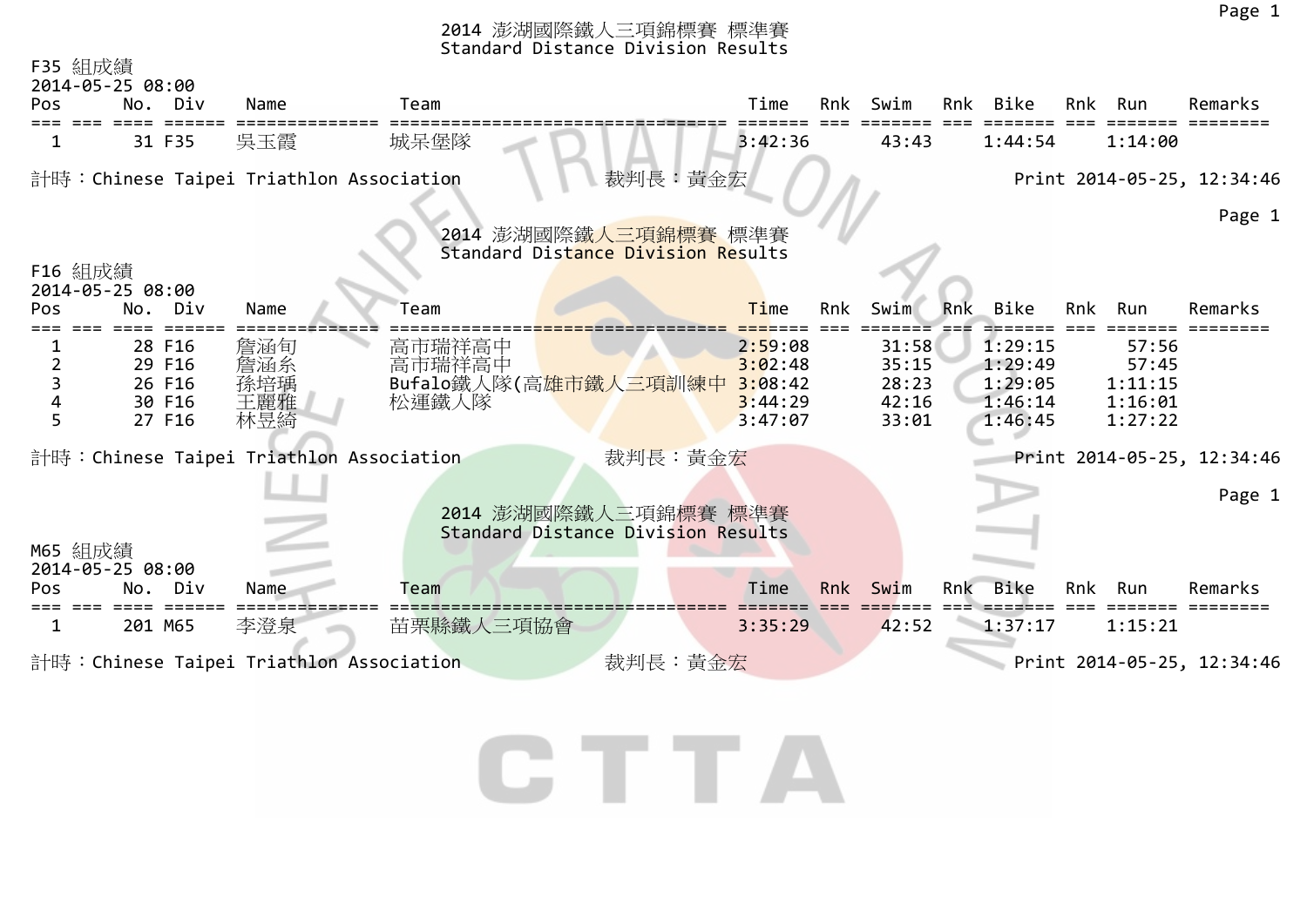| Pos                    | 2014-05-25 08:00<br>No.<br>Div                     | Name                                    | Team                                                       | Time                          |     | Rnk Swim                | Rnk | Bike                          | Rnk | Run                                           | Remarks                    |
|------------------------|----------------------------------------------------|-----------------------------------------|------------------------------------------------------------|-------------------------------|-----|-------------------------|-----|-------------------------------|-----|-----------------------------------------------|----------------------------|
| $\overline{2}$<br>3    | 196 M60<br>197 M60<br>198 M60                      | 黃英俊<br>唐嵩濤<br>歐野熊                       | 雲濤隊                                                        | 2:46:20<br>4:01:35<br>4:15:47 |     | 34:15<br>42:41<br>48:48 |     | 1:16:23<br>1:56:45<br>1:50:48 |     | 55:43<br>1:22:10<br>1:36:13                   |                            |
|                        |                                                    | 計時:Chinese Taipei Triathlon Association |                                                            | 裁判長: 黃金宏                      |     |                         |     |                               |     |                                               | Print 2014-05-25, 12:34:46 |
|                        |                                                    |                                         | 2014 澎湖國際鐵人三項錦標賽 標準賽<br>Standard Distance Division Results |                               |     |                         |     |                               |     |                                               | Page 1                     |
| M50/55 組成績             | 2014-05-25 08:00                                   |                                         |                                                            |                               |     |                         |     |                               |     |                                               |                            |
| Pos                    | No.<br>Div                                         | Name                                    | Team                                                       | Time                          | Rnk | Swim                    | Rnk | <b>Bike</b>                   | Rnk | Run                                           | Remarks                    |
| 1<br>$\overline{2}$    | 172 M50/55 龔祈謀<br>187 M50/55 朱明全                   |                                         | 嘉義市鐵人三項委員會                                                 | 2:41:47<br>2:45:34            |     | 34:05<br>28:29          |     | 1:20:32<br>1:21:06            |     | 47:11 M50<br>56:00 M55                        |                            |
| 3<br>5                 | 191 M50/55 張傳孝<br>175 M50/55<br>179 M50/55         | 吳清水<br>莊宏進                              | 澎湖足愛跑<br>風島慢跑                                              | 2:47:59<br>2:52:53<br>3:02:22 |     | 32:05<br>34:13<br>35:46 |     | 1:19:01<br>1:23:21<br>1:24:52 |     | 56:54 M55<br>55:20 M50<br>1:01:45 M50         |                            |
| 6<br>7<br>8            | 176 M50/55 蕭煥文<br>177 M50/55 陳希聖<br>190 M50/55     | 吳清宗                                     | 深度體驗俱樂部                                                    | 3:06:32<br>3:07:21<br>3:11:34 |     | 40:48<br>33:38<br>37:03 |     | 1:24:02<br>1:18:05<br>1:38:34 |     | 1:01:43 M50<br>1:15:39 M50<br>55:58 M55       |                            |
| 9<br>10<br>11          | 173 M50/55<br>186 M50/55<br>192 M50/55 吳旻顏         | 姚志昌<br>傅明光                              | 明台保險鐵人隊                                                    | 3:27:06<br>3:31:43<br>3:32:18 |     | 41:41<br>41:02<br>35:46 |     | 1:35:08<br>1:40:06<br>1:40:34 |     | $1:10:18$ M50<br>1:10:36 M55<br>1:15:59 M55   |                            |
| 12<br>13<br>14         | 193 M50/55 歐致誠<br>178 M50/55 歐瑞興<br>188 M50/55 蔡國勳 |                                         | 尖山發電廠<br>澎湖足愛跑                                             | 3:36:51<br>3:39:17<br>3:41:36 |     | 39:05<br>36:15<br>45:43 |     | 1:39:00<br>1:40:39<br>1:41:12 |     | 1:18:47 M55<br>$1:22:24$ M50<br>$1:14:41$ M55 |                            |
| 15<br>16<br><b>DNF</b> | 180 M50/55 王長進<br>189 M50/55 倪能記<br>174 M50/55 楊清黨 |                                         | 尖山發電廠<br>Navy Ic<br>澎湖鐵香蕉(Penghu Iron Banana)              | 4:00:41<br>4:24:39            |     | 39:00<br>50:31<br>34:02 |     | 1:46:35<br>2:03:12            |     | 1:35:07 M50<br>1:30:57 M55                    | M50BIKE                    |
|                        |                                                    | 計時:Chinese Taipei Triathlon Association |                                                            | 裁判長:黃金宏                       |     |                         |     |                               |     |                                               | Print 2014-05-25, 12:34:46 |

GTTA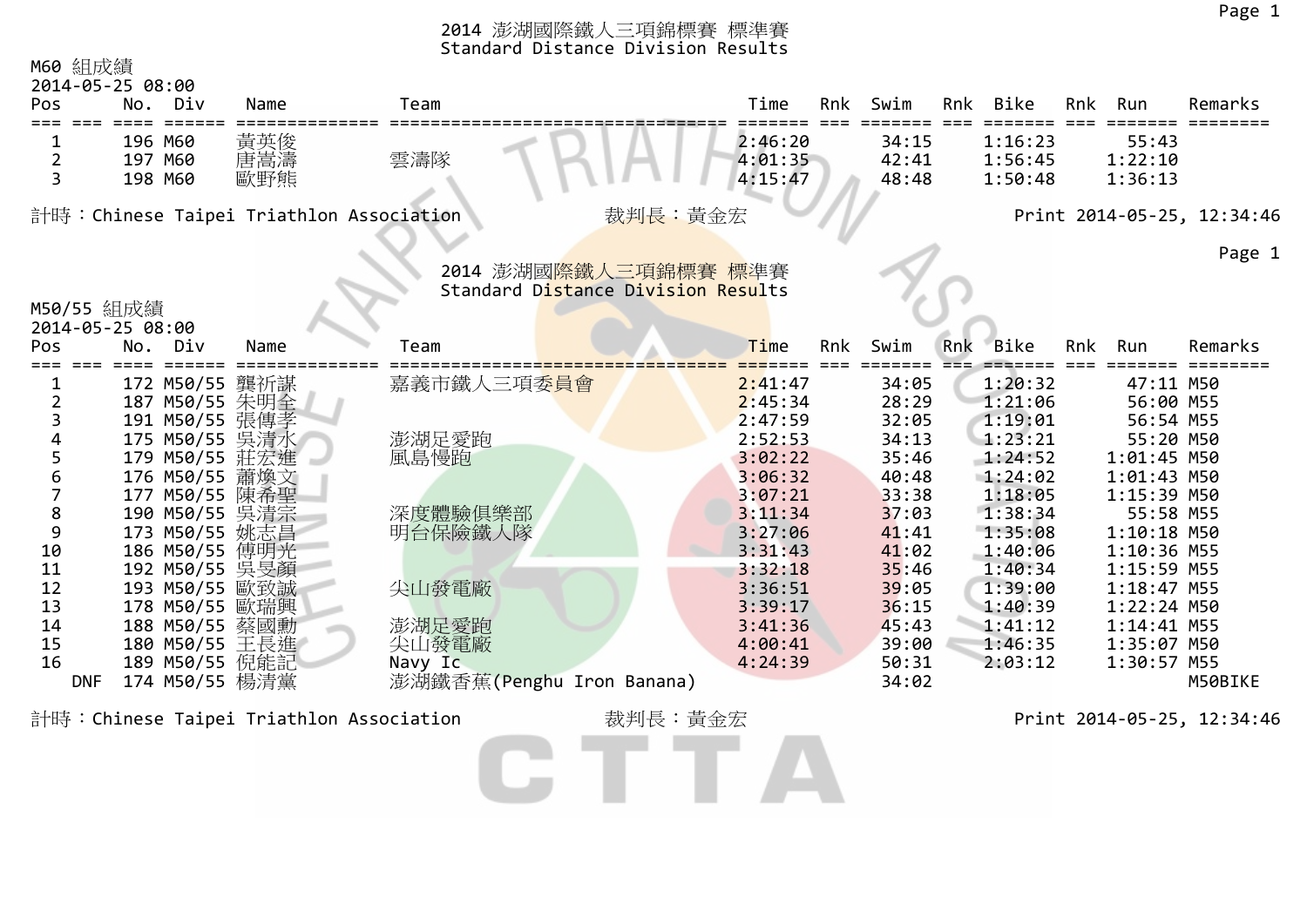#### M45 組成績

| Pos                                                                             | 2014-05-25 08:00<br>No. Div                                                                                                                                                  | Name                                                                                           | Team                                                                                                           | Time                                                                                                                                                                         | Rnk | Swim                                                                                                                                         | Rnk Bike                                                                                                                                                                     | Rnk | Run                                                                                                                                                                  | Remarks                    |
|---------------------------------------------------------------------------------|------------------------------------------------------------------------------------------------------------------------------------------------------------------------------|------------------------------------------------------------------------------------------------|----------------------------------------------------------------------------------------------------------------|------------------------------------------------------------------------------------------------------------------------------------------------------------------------------|-----|----------------------------------------------------------------------------------------------------------------------------------------------|------------------------------------------------------------------------------------------------------------------------------------------------------------------------------|-----|----------------------------------------------------------------------------------------------------------------------------------------------------------------------|----------------------------|
| 2<br>3<br>5<br>6<br>7<br>$\bf 8$<br>9<br>10<br>11<br>12<br>13<br>14<br>15<br>16 | 153 M45<br>154 M45<br>163 M45<br>160 M45<br>162 M45<br>152 M45<br>165 M45<br>164 M45<br>161 M45<br>159 M45<br>166 M45<br>155 M45<br>157 M45<br>158 M45<br>151 M45<br>156 M45 | 森本有-<br>陳高本<br>陳榮慶<br>洪难有<br>盧泰安<br>陳源銘<br>陳順柱<br>高悟晉<br>陳順序<br>陳文旺<br>"莊陳陳城"<br>《子厚凱振》<br>林祐生 | 風島慢跑<br>澎湖足愛跑<br>澎湖鐵香蕉(Penghu Iron Banana)<br>澎湖足愛跑<br>澎湖足愛跑<br>海灣灣民宿<br>明台保險鐵人隊<br>明台保險鐵人隊<br>城呆堡隊<br>明台保險鐵人隊 | 2:27:45<br>2:39:59<br>2:42:53<br>2:56:27<br>2:59:05<br>2:59:37<br>3:04:56<br>3:11:20<br>3:13:19<br>3:18:58<br>3:24:54<br>3:30:40<br>3:33:33<br>3:37:24<br>3:52:11<br>3:57:42 |     | 30:40<br>33:44<br>34:42<br>38:53<br>35:24<br>31:27<br>36:08<br>40:42<br>30:07<br>29:22<br>32:47<br>34:26<br>40:32<br>41:04<br>39:02<br>42:26 | 1:13:04<br>1:14:35<br>1:21:05<br>1:17:06<br>1:25:43<br>1:24:13<br>1:23:26<br>1:25:22<br>1:35:03<br>1:29:39<br>1:25:24<br>1:36:35<br>1:40:50<br>1:38:12<br>1:45:45<br>1:40:56 |     | 44:02<br>51:42<br>47:06<br>1:00:30<br>57:59<br>1:03:57<br>1:05:23<br>1:05:17<br>1:08:10<br>1:19:59<br>1:26:44<br>1:19:40<br>1:12:13<br>1:18:09<br>1:27:24<br>1:34:21 |                            |
|                                                                                 |                                                                                                                                                                              | 計時: Chinese Taipei Triathlon Association                                                       | 裁判長:黃金宏                                                                                                        |                                                                                                                                                                              |     |                                                                                                                                              |                                                                                                                                                                              |     |                                                                                                                                                                      | Print 2014-05-25, 12:34:46 |
|                                                                                 |                                                                                                                                                                              |                                                                                                |                                                                                                                |                                                                                                                                                                              |     |                                                                                                                                              |                                                                                                                                                                              |     |                                                                                                                                                                      |                            |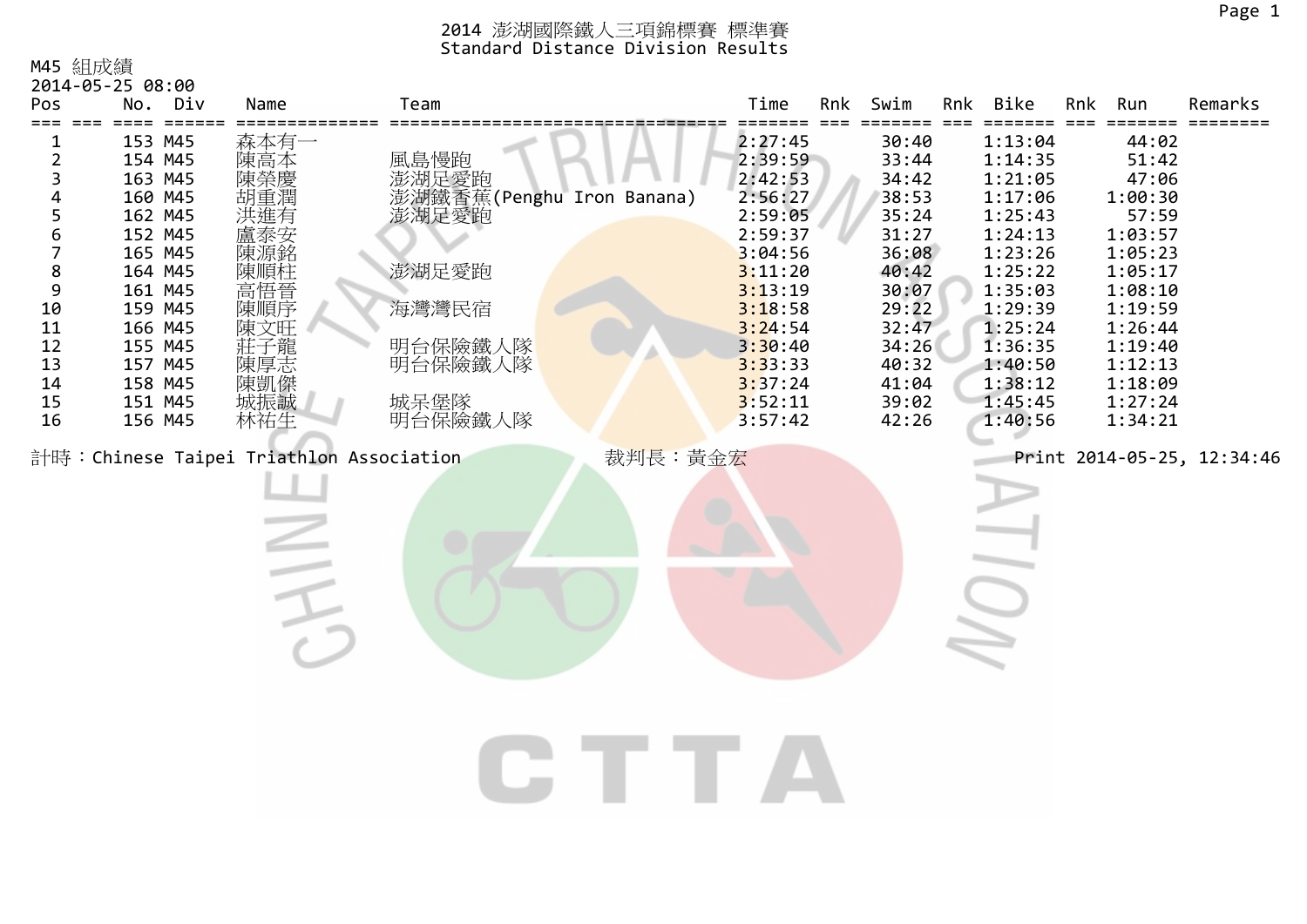Page 1

### M40 組成績

| 2014-05-25 08:00<br>Pos                                                                            |                                                                                                                                                                   | No. Div | Name                                                                                      | Team                                                                                            |         | Time                                                                                                                                                              | Rnk | Swim                                                                                                                                | Rnk | Bike                                                                                                                                                              | Rnk | Run                                                                                                                                                       | Remarks                    |
|----------------------------------------------------------------------------------------------------|-------------------------------------------------------------------------------------------------------------------------------------------------------------------|---------|-------------------------------------------------------------------------------------------|-------------------------------------------------------------------------------------------------|---------|-------------------------------------------------------------------------------------------------------------------------------------------------------------------|-----|-------------------------------------------------------------------------------------------------------------------------------------|-----|-------------------------------------------------------------------------------------------------------------------------------------------------------------------|-----|-----------------------------------------------------------------------------------------------------------------------------------------------------------|----------------------------|
| 2<br>3<br>5<br>6<br>7<br>$\begin{array}{c} 8 \\ 9 \end{array}$<br>10<br>11<br>12<br>13<br>14<br>15 | 145 M40<br>134 M40<br>143 M40<br>141 M40<br>140 M40<br>133 M40<br>137 M40<br>132 M40<br>138 M40<br>136 M40<br>142 M40<br>135 M40<br>131 M40<br>144 M40<br>139 M40 |         | 吳介文<br>蔡啟文<br>洪振吉<br>鄭大川<br>黃文松<br>曹宜圃<br>劉廣華<br>許進財<br>潘雅軍<br>為銘正國<br>歐<br>歐<br>歐<br>余昇儒 | 小門鐵人隊<br>榮華電機鐵人隊<br>Navy Ic<br>澎湖鐵香蕉(Penghu Iron Banana)<br>台積電好朋友<br>澎湖鐵香蕉(Penghu Iron Banana) |         | 2:32:16<br>2:35:22<br>3:03:27<br>3:07:41<br>3:12:27<br>3:15:27<br>3:20:56<br>3:21:34<br>3:24:57<br>3:28:26<br>3:33:37<br>3:36:57<br>3:38:47<br>3:47:49<br>4:26:11 |     | 30:24<br>33:16<br>36:35<br>35:21<br>45:06<br>39:43<br>34:21<br>47:05<br>40:34<br>37:51<br>40:06<br>41:29<br>38:56<br>41:28<br>50:45 |     | 1:15:10<br>1:14:30<br>1:24:50<br>1:21:37<br>1:27:47<br>1:36:46<br>1:29:59<br>1:30:33<br>1:39:33<br>1:38:24<br>1:43:27<br>1:35:26<br>1:42:12<br>1:47:00<br>2:00:41 |     | 46:43<br>47:36<br>1:02:02<br>1:10:45<br>59:35<br>58:59<br>1:16:37<br>1:03:56<br>1:04:51<br>1:12:12<br>1:10:05<br>1:20:03<br>1:17:39<br>1:19:21<br>1:34:45 |                            |
|                                                                                                    |                                                                                                                                                                   |         | 計時: Chinese Taipei Triathlon Association                                                  |                                                                                                 | 裁判長:黃金宏 |                                                                                                                                                                   |     |                                                                                                                                     |     |                                                                                                                                                                   |     |                                                                                                                                                           | Print 2014-05-25, 12:34:46 |
|                                                                                                    |                                                                                                                                                                   |         |                                                                                           |                                                                                                 |         |                                                                                                                                                                   |     |                                                                                                                                     |     |                                                                                                                                                                   |     |                                                                                                                                                           |                            |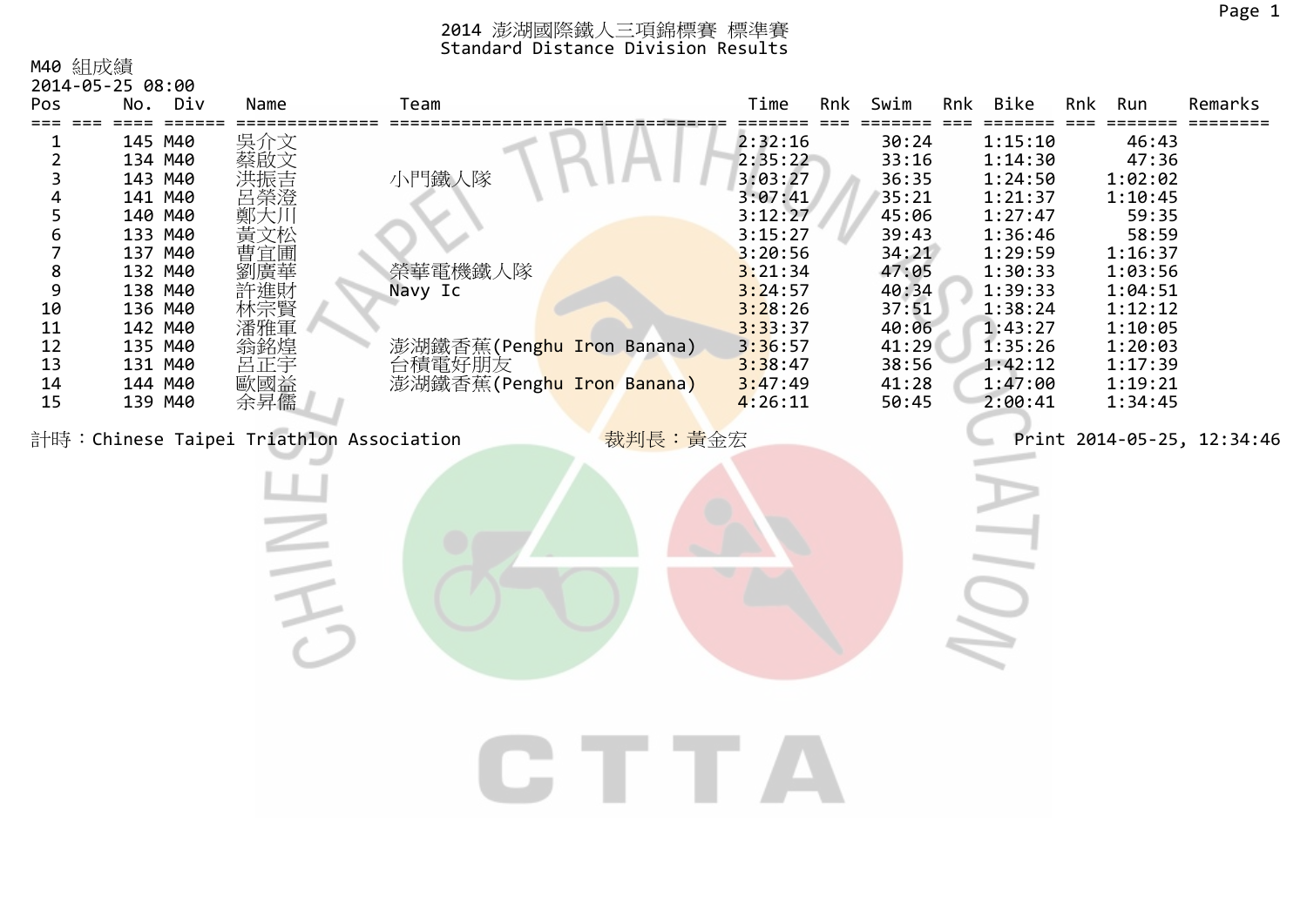#### M35 組成績

| 2014-05-25 08:00 |  |  |  |
|------------------|--|--|--|
|------------------|--|--|--|

| Pos                                                                                                                       | Div<br>No.                                                                                                                                                                                                    | Name                                                                                                                | Team                                                                                                                                                                                                                                                                       |         | Time                                                                                                                                                                                                          | Rnk | Swim                                                                                                                                                                    | Rnk | <b>Bike</b>                                                                                                                                                                                                   | Rnk | Run                                                                                                                                                                                                 | Remarks                                        |
|---------------------------------------------------------------------------------------------------------------------------|---------------------------------------------------------------------------------------------------------------------------------------------------------------------------------------------------------------|---------------------------------------------------------------------------------------------------------------------|----------------------------------------------------------------------------------------------------------------------------------------------------------------------------------------------------------------------------------------------------------------------------|---------|---------------------------------------------------------------------------------------------------------------------------------------------------------------------------------------------------------------|-----|-------------------------------------------------------------------------------------------------------------------------------------------------------------------------|-----|---------------------------------------------------------------------------------------------------------------------------------------------------------------------------------------------------------------|-----|-----------------------------------------------------------------------------------------------------------------------------------------------------------------------------------------------------|------------------------------------------------|
| ===<br>2<br>3<br>4<br>5<br>6<br>7<br>8<br>$\mathsf 9$<br>10<br>$11\,$<br>12<br>13<br>$14\,$<br>15<br>16<br>17<br>18<br>19 | 106 M35<br>107 M35<br>118 M35<br>111 M35<br>127 M35<br>121 M35<br>126 M35<br>110 M35<br>124 M35<br>115 M35<br>113 M35<br>125 M35<br>108 M35<br>119 M35<br>112 M35<br>109 M35<br>114 M35<br>120 M35<br>116 M35 | 李興宗<br>王聯煌<br>周崇民<br>李金聰<br>梁文賢<br>林群杰<br>莊煜東<br>陳逸凡<br>李孟哲<br>黃聖明<br>王奕勝<br>林詠盛<br>許良合<br>歐再富<br>黃聖宏<br>黃柏誌<br>莊志明 | 蘇澳慢跑-極限鐵人<br>極光機能運動服飾<br>珍珍海產店<br>澎湖鐵香蕉(Penghu Iron Banana)<br>澎湖鐵香蕉(Pen <mark>ghu Iron Banana)</mark><br>澎湖鐵香蕉(Pen <mark>ghu Ir</mark> on Banana)<br>尖山發電廠<br>澎防部<br>安真車行<br>澎湖鐵香蕉(Penghu Iron Banana)<br>澎湖鐵香蕉(Penghu Iron Banana)<br>珍珍海產店<br>澎湖鐵香蕉(Penghu Iron Banana) |         | 2:25:19<br>2:30:50<br>2:34:35<br>2:36:09<br>3:03:02<br>3:12:11<br>3:13:50<br>3:14:05<br>3:18:25<br>3:18:31<br>3:19:58<br>3:21:00<br>3:24:33<br>3:32:14<br>3:36:42<br>3:40:14<br>3:44:11<br>4:17:01<br>4:20:39 |     | 27:11<br>35:08<br>34:59<br>33:35<br>35:16<br>35:13<br>41:15<br>40:12<br>41:09<br>38:46<br>41:18<br>39:49<br>46:48<br>39:29<br>38:36<br>48:23<br>44:29<br>46:47<br>43:02 |     | 1:12:55<br>1:11:42<br>1:15:35<br>1:16:45<br>1:30:34<br>1:29:04<br>1:25:49<br>1:24:34<br>1:23:09<br>1:33:28<br>1:35:10<br>1:38:13<br>1:30:37<br>1:35:04<br>1:38:46<br>1:34:35<br>1:46:11<br>1:53:27<br>1:55:29 |     | 45:15<br>44:00<br>44:03<br>45:51<br>57:13<br>1:07:55<br>1:06:47<br>1:09:20<br>1:14:07<br>1:06:18<br>1:03:31<br>1:02:59<br>1:07:09<br>1:17:43<br>1:19:21<br>1:17:17<br>1:13:33<br>1:36:47<br>1:42:09 | ====                                           |
| <b>DNF</b>                                                                                                                | 208 M35                                                                                                                                                                                                       | 高世豪<br>計時: Chinese Taipei Triathlon Association                                                                     | 澎湖鐵香蕉(Penghu Iron Banana)                                                                                                                                                                                                                                                  | 裁判長:黃金宏 |                                                                                                                                                                                                               |     |                                                                                                                                                                         |     |                                                                                                                                                                                                               |     |                                                                                                                                                                                                     | 1:08:39 SWIM DNF<br>Print 2014-05-25, 12:34:46 |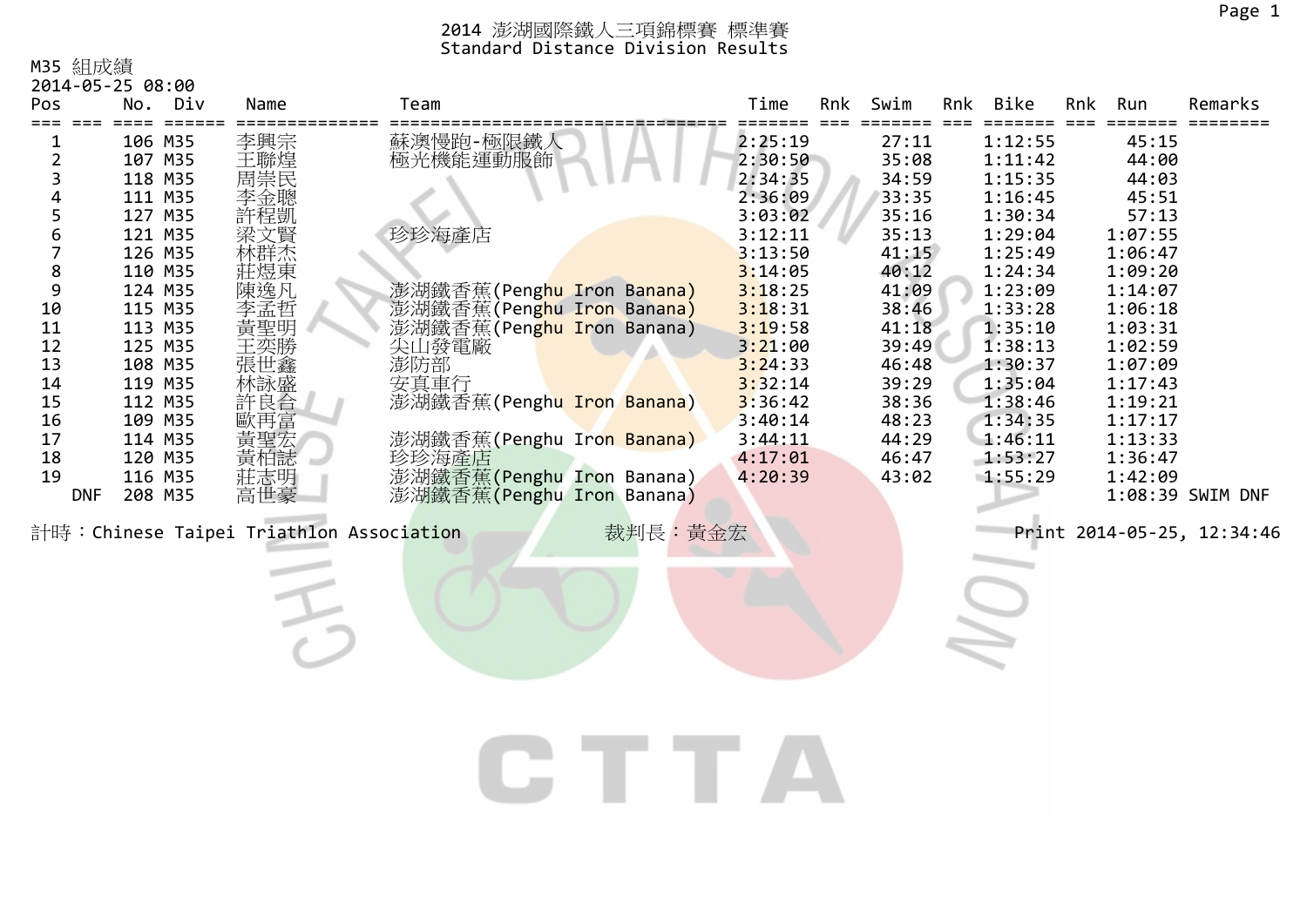#### M30 組成績

| ・ニーニー ハエエノン マハンベ<br>2014-05-25 08:00<br>Pos | No. Div          | Name        | Team                      | Time               | Rnk | Swim           | Rnk | Bike               | Rnk | Run            | Remarks         |
|---------------------------------------------|------------------|-------------|---------------------------|--------------------|-----|----------------|-----|--------------------|-----|----------------|-----------------|
|                                             |                  |             |                           |                    |     |                |     |                    |     |                |                 |
| $\ast$<br>2                                 | 84 M30<br>89 M30 | 孔沁安         |                           | 2:26:57<br>2:28:50 |     | 34:18<br>31:24 |     | 1:10:57<br>1:11:32 |     | 41:43<br>45:55 |                 |
|                                             | 88 M30           | 洪志文<br>翁保倫  | 澎湖偷High郎                  | 2:40:43            |     | 32:53          |     | 1:13:24            |     | 54:27          |                 |
|                                             | 96 M30           | 趙人達         | 珍珍海產店                     | 2:49:38            |     | 34:48          |     | 1:21:43            |     | 53:08          |                 |
|                                             | 79 M30           | 楊金川         | 澎防部                       | 2:56:56            |     | 41:07          |     | 1:18:25            |     | 57:26          |                 |
| 6                                           | 91 M30           | 葉昇達         | 澎湖鐵香蕉(Penghu Iron Banana) | 3:02:00            |     | 37:21          |     | 1:29:39            |     | 55:01          |                 |
|                                             | 87 M30           | 劉忠和         | Ace一隊                     | 3:07:00            |     | 42:07          |     | 1:25:39            |     | 59:15          |                 |
| 8                                           | 80 M30           | 李國隆         | 澎防部                       | 3:08:57            |     | 38:41          |     | 1:26:25            |     | 1:03:53        |                 |
| 9                                           | 82 M30           | 鍾孝文         | 台積電好朋友                    | 3:12:56            |     | 37:44          |     | 1:25:51            |     | 1:09:22        |                 |
| 10                                          | 99 M30           |             | 尖山發電廠                     | 3:13:48            |     | 40:53          |     | 1:32:10            |     | 1:00:46        |                 |
| 11                                          | 83 M30           | 普嘉輝<br>戴學志  |                           | 3:14:21            |     | 38:21          |     | 1:30:40            |     | 1:05:21        |                 |
| 12                                          | 76 M30           | 羅威士         | 松運鐵人隊                     | 3:15:16            |     | 51:20          |     | 1:21:39            |     | 1:02:18        |                 |
| 13                                          | 81 M30           | 李文杰         | 澎防部                       | 3:20:39            |     | 40:47          |     | 1:32:18            |     | 1:07:35        |                 |
| 14                                          | 104 M30          | ·吴念平<br>周光明 |                           | 3:24:50            |     | 23:47          |     | 1:30:22            |     | 1:30:42        |                 |
| 15                                          | 77 M30           |             | 澎防部                       | 3:25:22            |     | 37:32          |     | 1:31:01            |     | 1:16:50        |                 |
| 16                                          | 100 M30          | 鄭劭頎         | 尖山發電廠                     | 3:27:31            |     | 35:05          |     | 1:37:44            |     | 1:14:43        |                 |
| 17                                          | 103 M30          | Atilla Tay  | 松運鐵人隊                     | 3:28:10            |     | 36:21          |     | 1:42:49            |     | 1:09:00        |                 |
| 18                                          | 207 M30          | 鍾隆吉         |                           | 3:33:43            |     | 47:25          |     | 1:37:15            |     | 1:09:04 浮標     |                 |
| 19                                          | 95 M30           | 林昇龍         | 珍珍海產店                     | 3:35:04            |     | 44:33          |     | 1:42:43            |     | 1:07:49        |                 |
| 20                                          | 97 M30           | 呂侃穎         |                           | 3:42:11            |     | 49:44          |     | 1:41:21            |     | 1:11:06        |                 |
| 21                                          | 93 M30           | 顏毓倫         |                           | 3:43:10            |     | 43:16          |     | 1:43:18            |     | 1:16:36        |                 |
| 22                                          | 92 M30           | 陳騰輝         | 澎湖鐵香蕉(Penghu Iron Banana) | 3:44:50            |     | 41:23          |     | 1:40:51            |     | 1:22:37        |                 |
| 23                                          | 90 M30           | 盧慶吉         | 澎湖鐵香蕉(Penghu Iron Banana) | 3:44:58            |     | 33:31          |     | 1:35:31            |     | 1:35:57        |                 |
| 24                                          | 101 M30          | 林育詩         |                           | 3:50:13            |     | 39:55          |     | 1:44:08            |     | 1:26:11        |                 |
| 25                                          | 85 M30           | 陳宗麟         |                           | 3:51:12            |     | 37:11          |     | 1:41:14            |     | 1:32:48        |                 |
| 26                                          | 94 M30           | 廖志豪         | 南大PE96                    | 3:56:35            |     | 45:15          |     | 1:57:14            |     | 1:14:08        |                 |
| 27                                          | 98 M30           | 林起義         |                           | 4:10:33            |     | 45:11          |     | 1:55:32            |     | 1:29:51        |                 |
| <b>DNF</b>                                  | 78 M30           | 蘇柏松         | 澎防部                       |                    |     | 49:05          |     | 2:07:48            |     |                | <b>RUN DNF</b>  |
| <b>DNF</b>                                  | 102 M30          | 張育峰         | 松運鐵人隊                     |                    |     | 51:15          |     |                    |     |                | <b>BIKE DNF</b> |

計時:Chinese Taipei Triathlon Association 裁判長:黃金宏 Print 2014-05-25, 12:34:46

CTTA